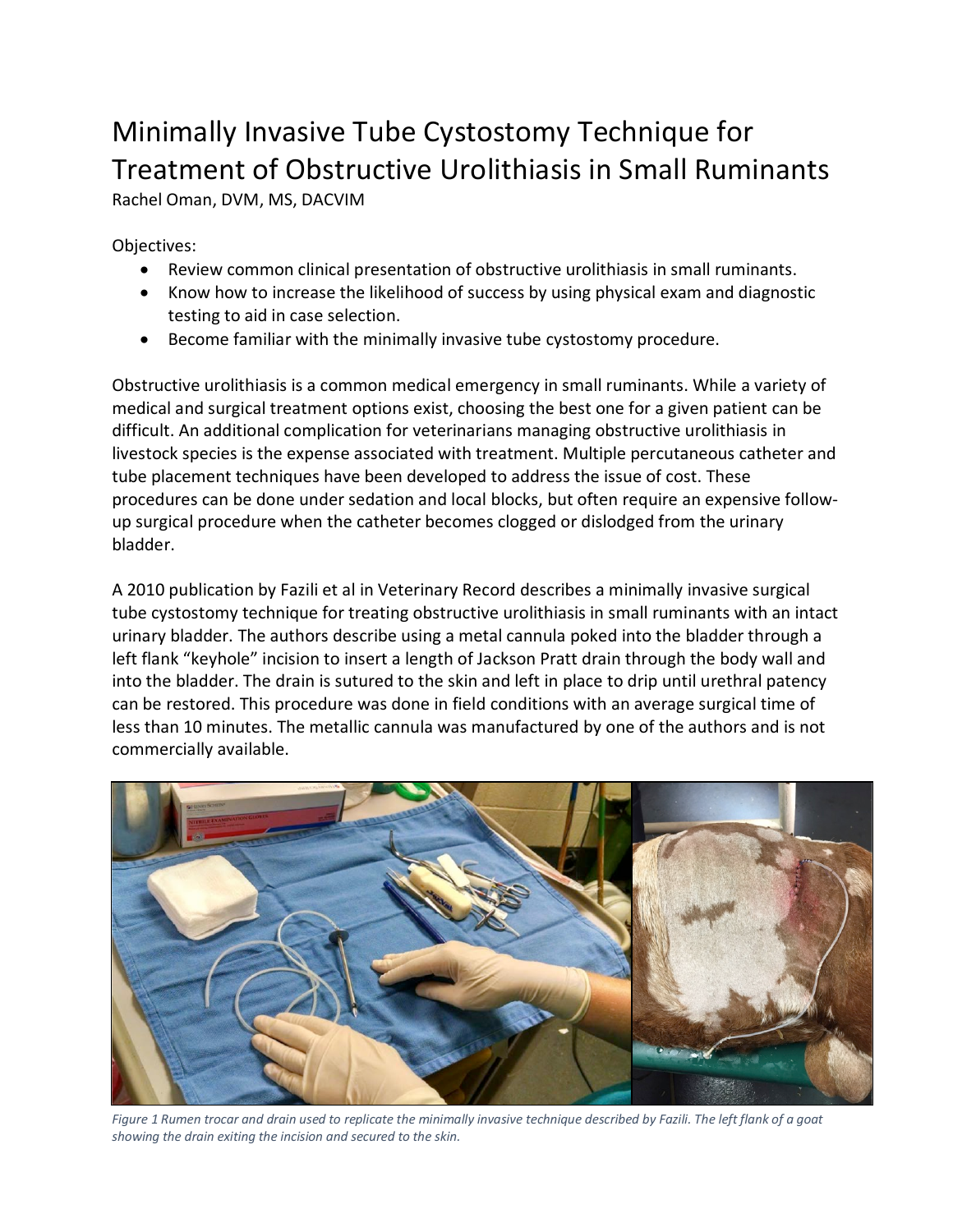A modification to this technique that has shown good success so far has been to use a human **14FR Suprapubic Foley Catheter Introducer kit** (Utah Medical Product, Inc.) in place of the metal cannula and drain. The benefits include the commercially available, sterile catheter introducer and the larger diameter lumen foley catheter with a balloon. The sheep or goat is sedated and given a local block using either a lumbosacral epidural or local infusion of 2% lidocaine. With the animal in right lateral recumbency, the left paralumbar fossa is surgically prepped. The same left flank keyhole incision is made, and the introducer is poked into the *intact and distended* urinary bladder. An indicator on the introducer allows the clinician to verify the presence of urine before withdrawing the stylet. A silicone foley catheter can then be quickly threaded down the introducer. The foley balloon is inflated with 30 cc sterile saline, and the introducer withdrawn. The incision is closed around the foley catheter and the foley secured to the skin using a finger trap suture. The catheter introducers can be purchased individually or in kits containing the introducer, a silicone foley catheter, and a small package of surgical supplies.



*Figure 2 Human Supra-foley kit used for modified minimally invasive tube cystostomy technique. A goat flank shows the foley catheter exiting the keyhole incision.* 

This procedure is fast, relatively inexpensive, and technically easy. Because it can be done under sedation and requires minimal special supplies, it is ideal for field situations and cases with budget constraints. However, there are a few critically important case selection considerations one must keep in mind before choosing this procedure for a small ruminant patient.

1) The urinary bladder must be intact and distended. This is because the urinary bladder must be identified blindly via palpation with a fingertip placed through the keyhole incision. If the bladder is distended, it is easy to feel this water balloon-like structure in the caudal abdomen and guide the sharp catheter introducer to the correct location for a quick, sharp jab. However, if the urinary bladder is flaccid or has ruptured, it cannot be